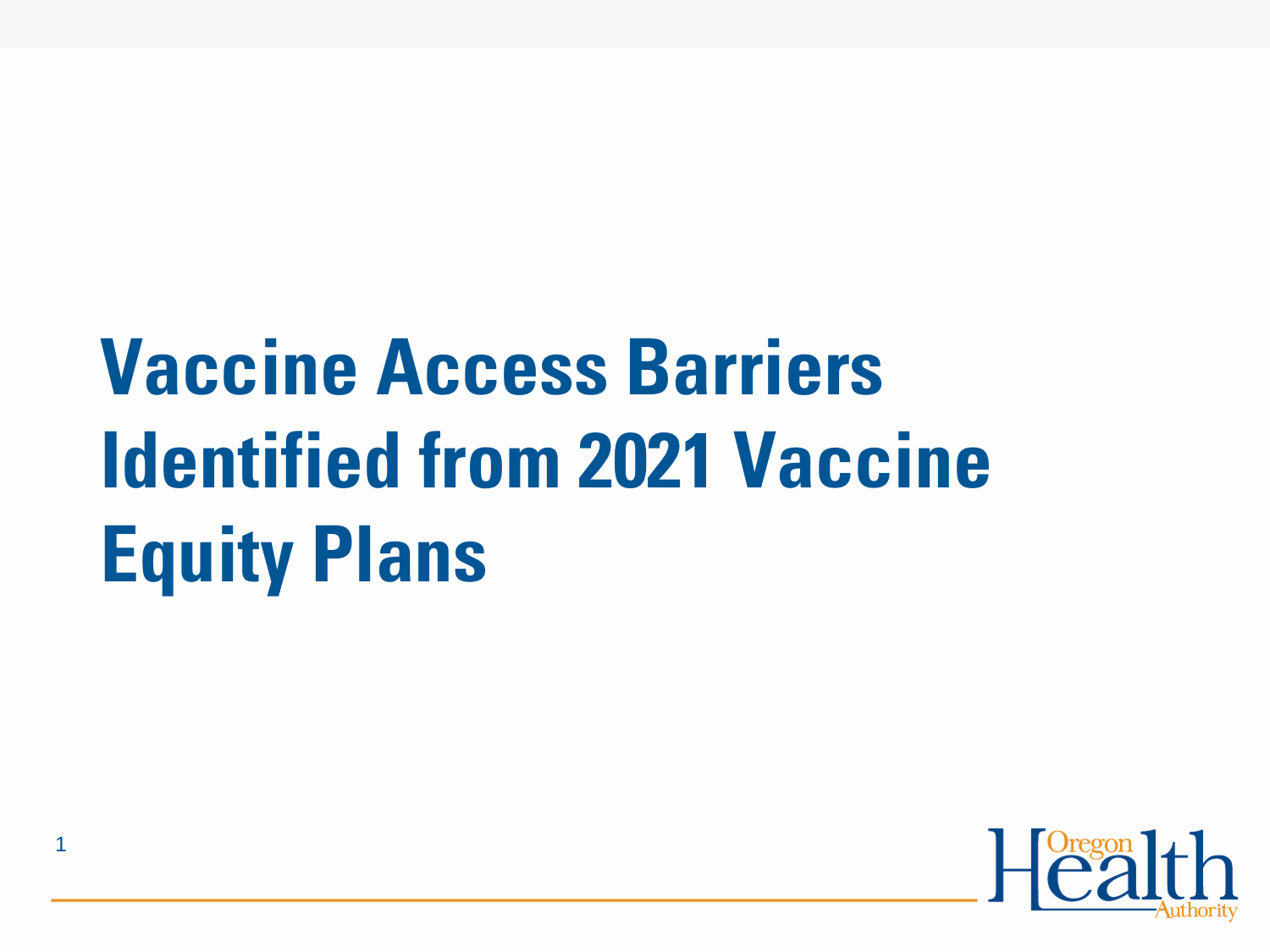# **Background**

- Each county was able to submit a vaccine equity plan during the 2021 Vaccine Rollouts.
- We've identified some statewide strengths and barriers that were common themes throughout the plans.

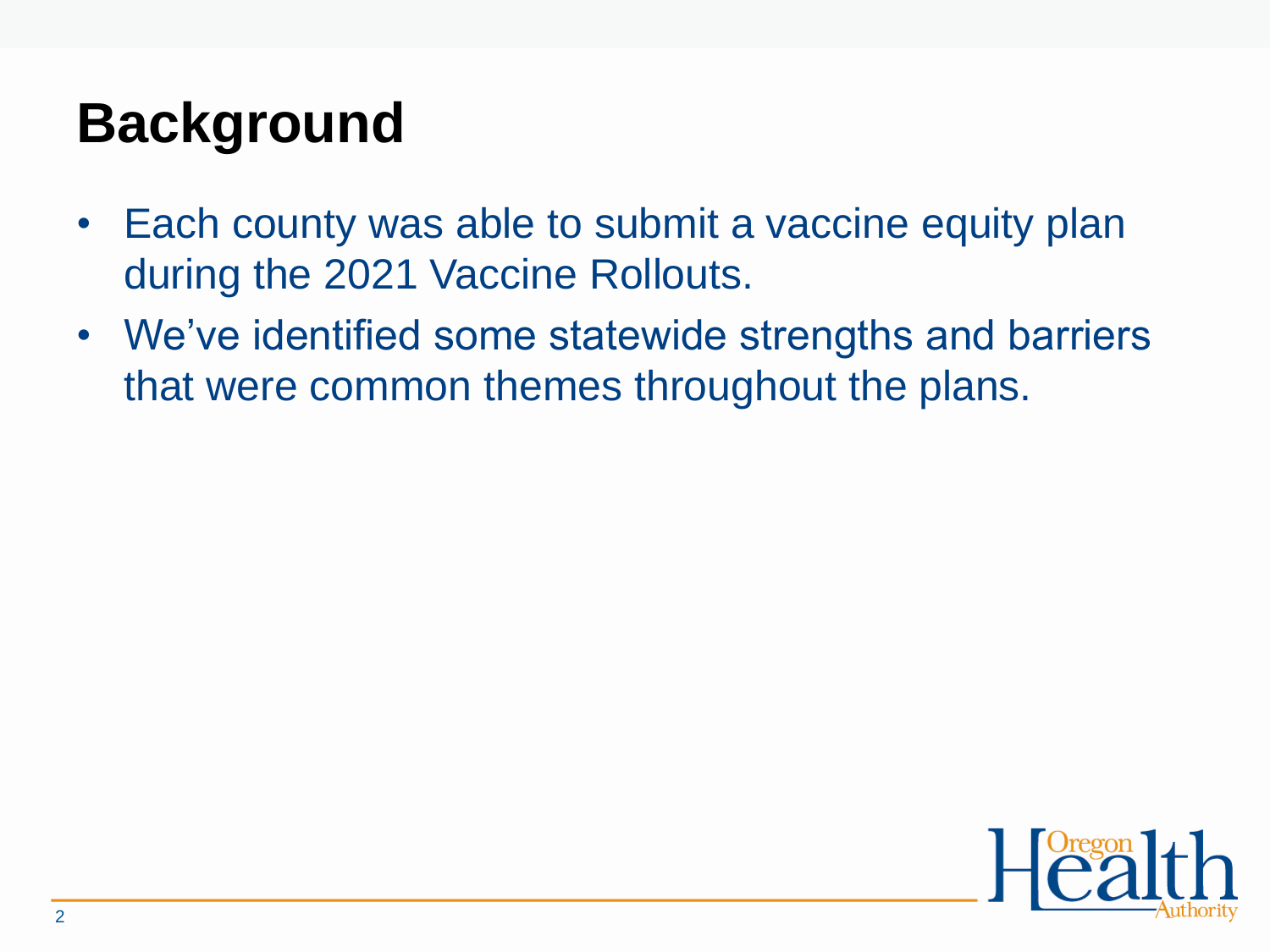### **Vaccine Access Strengths**

- Making vaccine information accessible in multiple languages.
- Reducing any transportation barriers to vaccines by meeting the community where they are located.
- Engaging with CBOs that serve BIPOC & Tribal, and Houseless communities.
- Making walk-in vaccinations available during commuting hours at pharmacies, urgent care, primary care providers, and focused clinics.
- Holding conversations around community needs and how to meet them.

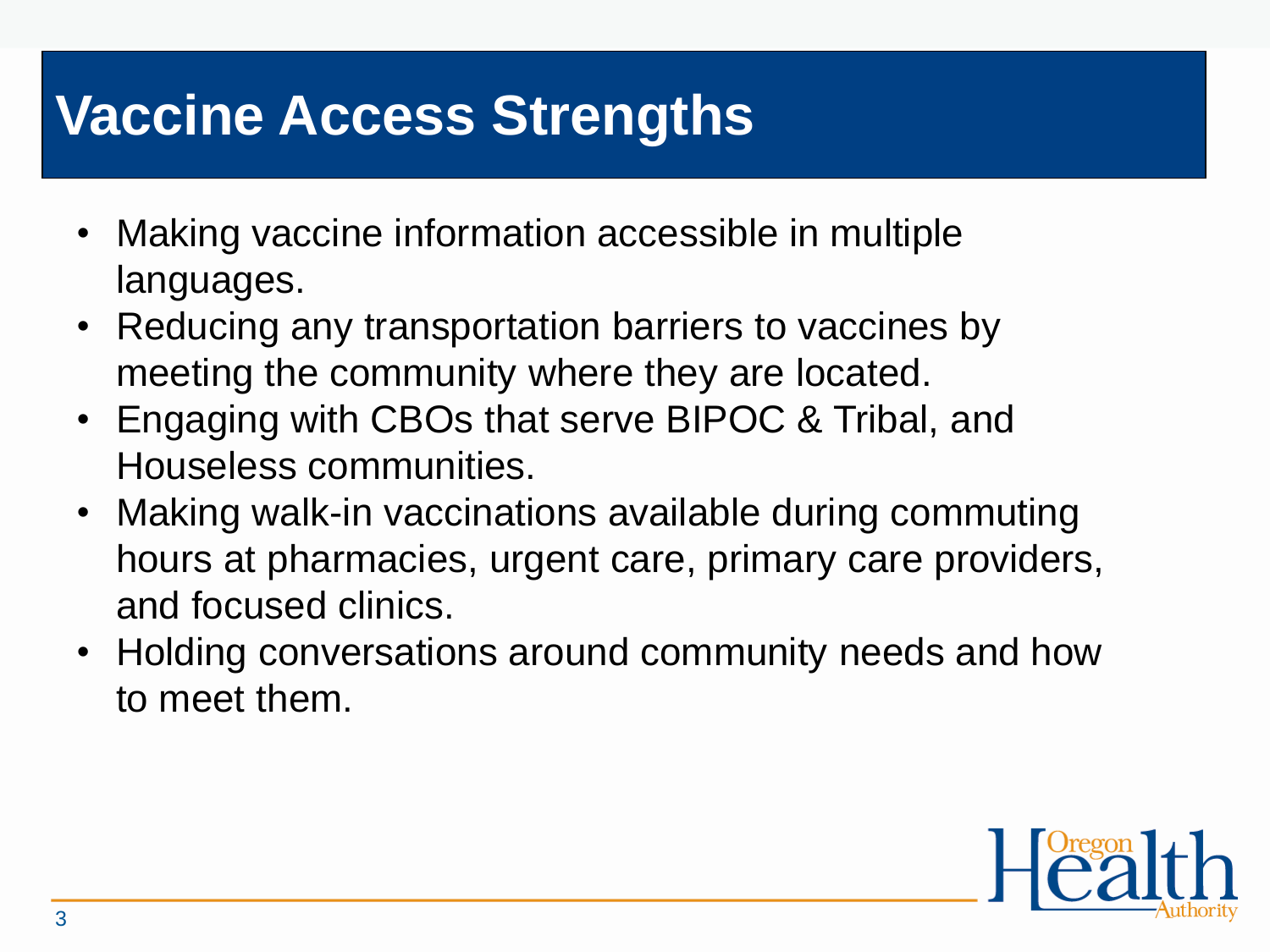### **Vaccine Access Strengths Cont'd**

- Providing vaccines at mobile shower sites for the houseless population and at local food pantries they frequent.
- Outreach to the houseless community with a local tribal partner offering clinics in local homeless center.
- Helping transport unhoused community members to other scheduled vaccination events and local pharmacies.
- Feedback received from members of houseless population included how to introduce the idea, which camp leaders to connect with, and how to progress from introducing the idea of vaccinations to being able to give vaccinations.

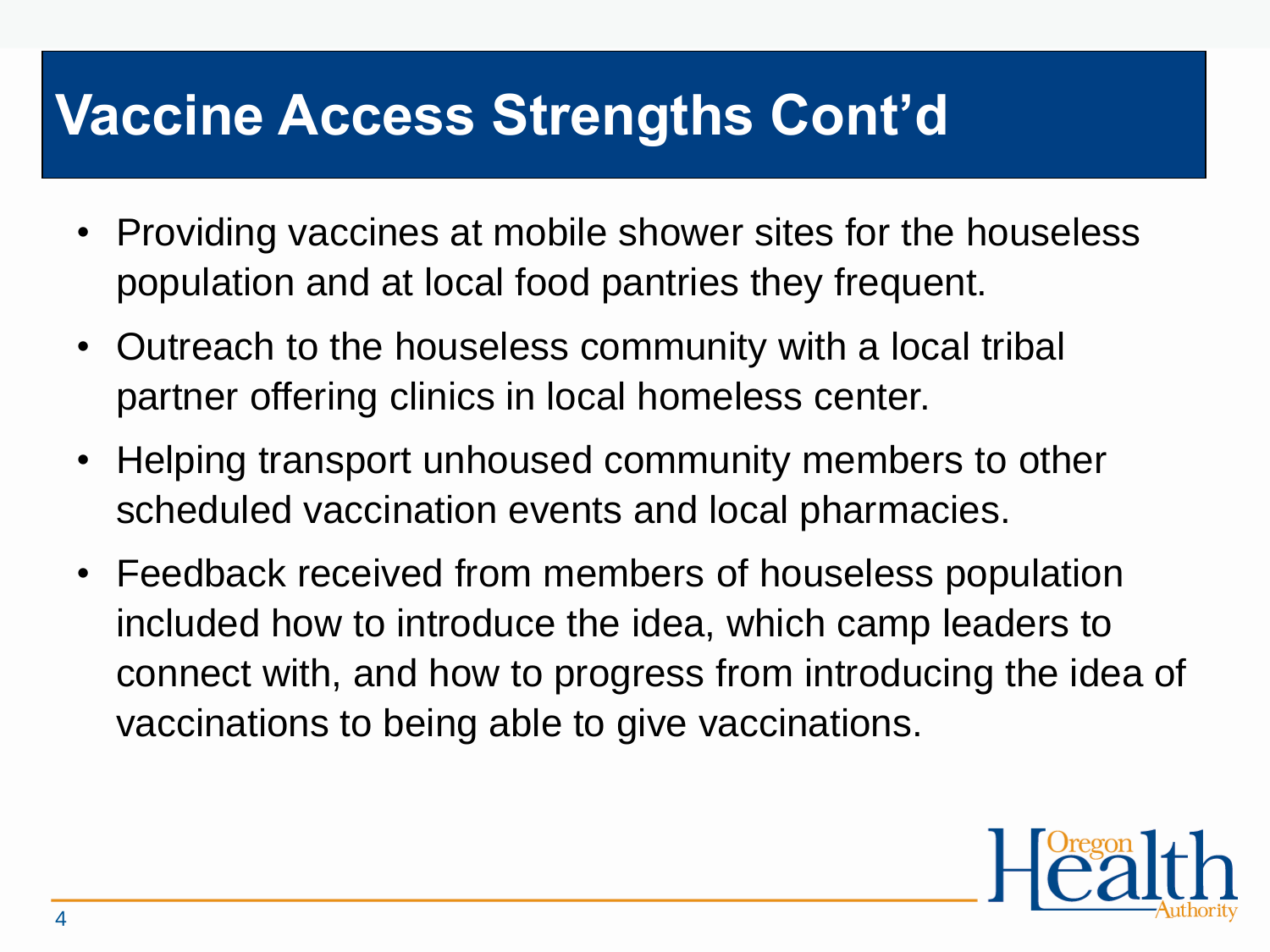### **Vaccine Access Barriers**

- Difficulty engaging some of the BIPOC & Tribal communities.
- Power sharing opportunities.
- Vaccine hesitancy.
- Vaccine-related misinformation within Latin community.
- Language accessibility needed for languages outside of Spanish.
- Lack of staff.
- Loss of faith in government.
- Lack of trust from healthcare workers.
- Transportation barriers.
- Low efforts to reach rural communities.
- Limited community feedback from BIPOC & Tribal communities.

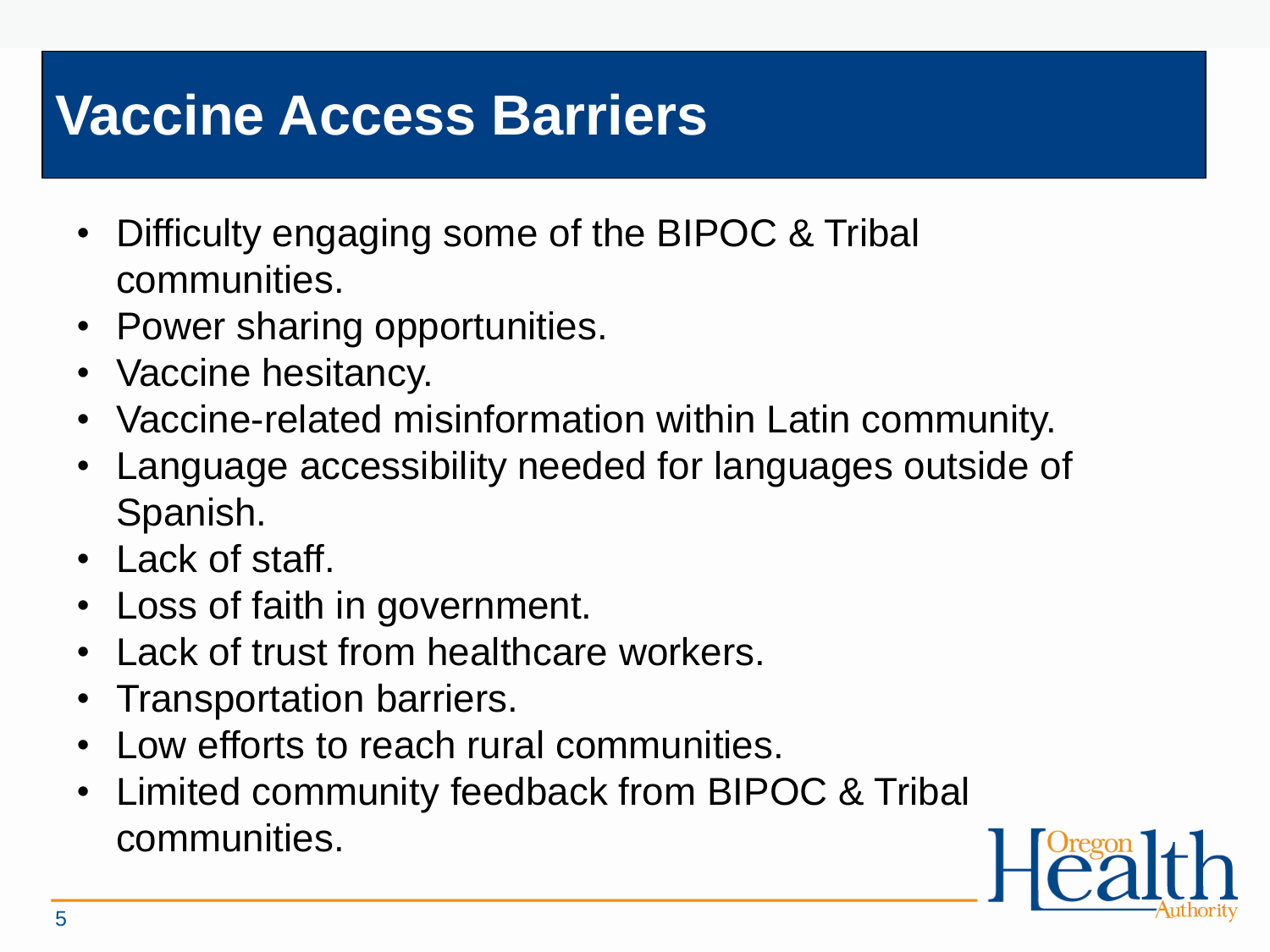#### **Resource Links**

- **Vaccine Equity Plan Guide**
	- [https://www.oregon.gov/oha/covid19/EquityPlan/Equity-](https://www.oregon.gov/oha/covid19/EquityPlan/Equity-Plan-Submission-Guidance.pdf)Plan-Submission-Guidance.pdf
- **County Equity Plans & Progress Reports**
	- <https://govstatus.egov.com/OR-OHA-COVID-19>